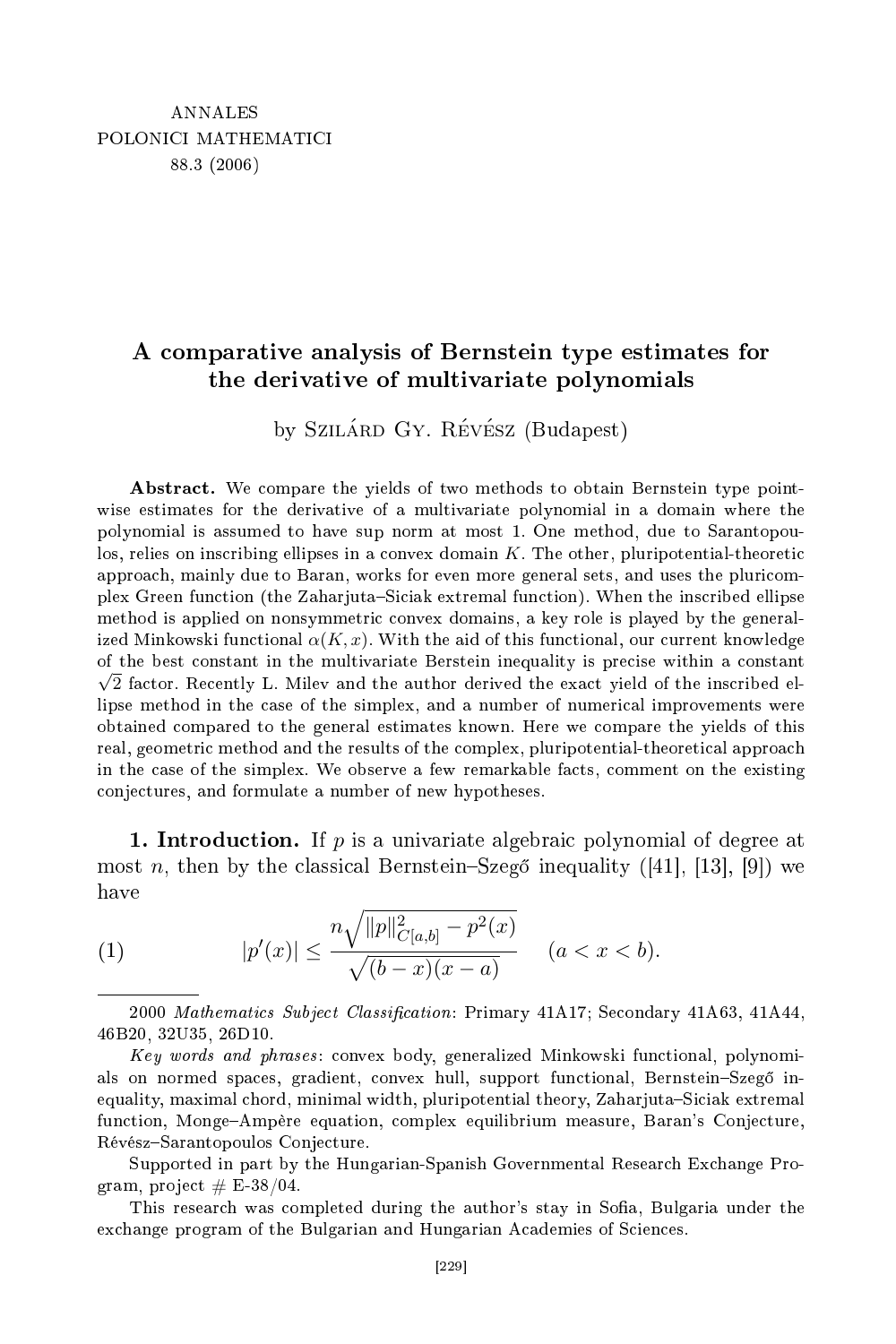This inequality is sharp for every n and every  $x \in (a, b)$ , as

$$
\sup \left\{ \frac{|p'(x)|}{\sqrt{||p||_{C[a,b]}^2 - p^2(x)}} : \deg p \le n, \, |p(x)| < ||p||_{C[a,b]} \right\} = \frac{n}{\sqrt{(b-x)(x-a)}}.
$$

We may say that the upper estimate (1) is exact, and the right hand side is just the "true Bernstein factor" of the problem.

Polynomials and continuous polynomials are also defined on topological vector spaces X (see e.g. [14]). The set of continuous polynomials over X will be denoted by  $\mathcal{P} = \mathcal{P}(X)$ , and the polynomials in  $\mathcal{P}$  with degree not exceeding *n* by  $\mathcal{P}_n = \mathcal{P}_n(X)$ .

In the multivariate setting a number of extensions were proved for the classical result (1). However, due to the geometric variety of possible convex sets replacing intervals of  $\mathbb{R}$ , our present knowledge is still not final. The exact Bernstein inequality is known only for symmetric convex bodies, and we are within a bound of some constant factor in the general, nonsymmetric ase.

We may define formally, for any topological vector space  $X$ , a subset  $K \subset X$ , and a point  $x \in K$ , the *n*th *Bernstein factor* as

(2) 
$$
B_n(K, x) = \frac{1}{n} \sup \left\{ \frac{\|Dp(x)\|}{\sqrt{\|p\|_{C(K)}^2 - p^2(x)}} : \deg p \le n, |p(x)| < \|p\|_{C(K)} \right\},\
$$

where  $Dp(x)$  is the derivative of p at x, and for any unit vector  $y \in X$ ,  $(3)$   $B_n(K, x, y)$ 

$$
:=\frac{1}{n}\sup\bigg\{\frac{\langle Dp(x),y\rangle}{\sqrt{\|p\|_{C(K)}^2-p^2(x)}}:\deg p\leq n,\,|p(x)|<\|p\|_{C(K)}\bigg\},\,
$$

where  $\langle Dp(x), y \rangle$  is the directional derivative in direction y (which equals the value attained by the gradient, as a linear functional, at  $y$ ).

Our aim is to investigate these and related quantities, and to analyze methods of estimating them.

2. The ins
ribed ellipse method of Sarantopoulos. Re
all that a set  $K \subset X$  is called a *convex body* in a normed space (or a topological vector space) X if it is a bounded, closed convex set with nonempty interior. The convex body K is symmetric if there exists a center of symmetry x so that reflection of K at x leaves the set invariant, that is,  $K = -(K - x) + x =$  $-K + 2x$ . We will call K centrally symmetric if it is symmetric with respect

230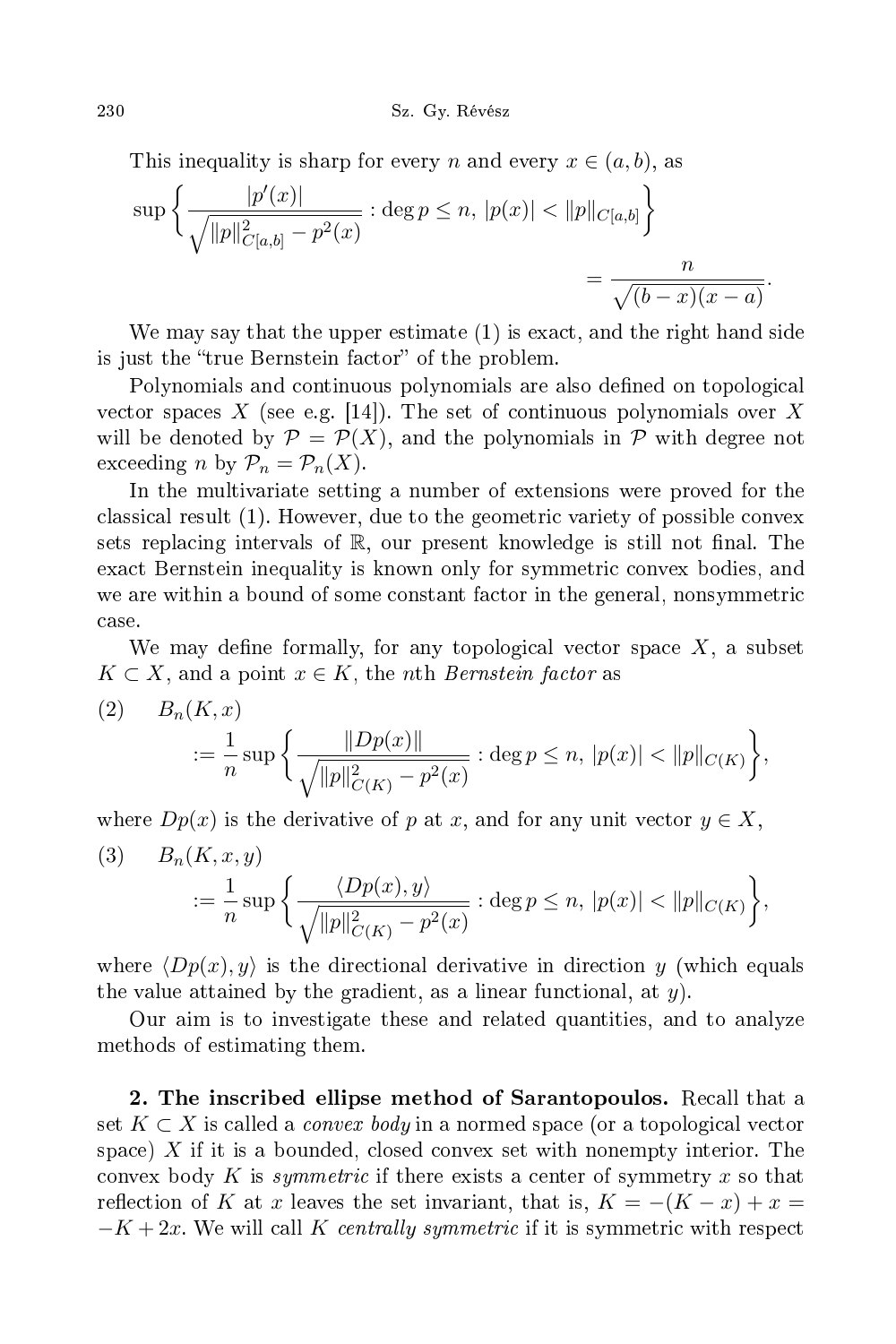to the origin, i.e.  $K = -K$ . This occurs iff K can be considered the unit ball with respect to a norm  $\|\cdot\|_{(K)}$ , which is then equivalent to the original norm  $\Vert \cdot \Vert$  of X in view of  $B_{X, \Vert \cdot \Vert}(0, r) \subset K \subset B_{X, \Vert \cdot \Vert}(0, R).$ 

The maximal chord of K in direction  $v \neq 0$  is

(4) 
$$
\tau(K, v) := \sup \{ \lambda \ge 0 : \exists y, z \in K \text{ such that } z = y + \lambda v \}
$$

$$
= \sup \{ \lambda \ge 0 : K \cap (K + \lambda v) \ne \emptyset \}
$$

$$
= \sup \{ \lambda \ge 0 : \lambda v \in K - K \}
$$

$$
= 2 \sup \{ \lambda \ge 0 : \lambda v \in C \} \text{ where } C := C(K) := \frac{1}{2}(K - K).
$$

Usually  $\tau(K, v)$  is not a "maximal" chord length, but only a supremum. Nevertheless, we shall use the familiar finite-dimensional terminology (see for example  $[42]$ .

The *support function* to K, where K can be an arbitrary set, is defined for all  $v^* \in X^*$  (sometimes only for  $v^* \in S^* := \{v^* \in X^* : ||v^*|| = 1\}$ ) as

(5) 
$$
h(K, v^*) := \sup_K v^* = \sup \{ \langle v^*, x \rangle : x \in K \},
$$

and the *width of* K in direction  $v^* \in X^*$  (or  $v^* \in S^*$ ) is

(6) 
$$
w(K, v^*) := h(K, v^*) + h(K, -v^*) = \sup_K v^* + \sup_K (-v^*)
$$

$$
= \sup \{ \langle v^*, x - y \rangle : x, y \in K \} = 2h(C, v^*) = w(C, v^*).
$$

Then the minimal width of K is  $w(K) := \inf_{S^*} w(K, v^*)$  and the sharp inequalities

(7) 
$$
w(K) \le \tau(K, v) \le \text{diam } K, \quad w(K) \le w(K, v^*) \le \text{diam } K
$$

always hold, even in infinite-dimensional spaces (cf. [36, §2]).

In R the position of a point  $x \in \mathbb{R}$  with respect to the "convex body" I can be expressed simply by |x| (as  $\pm x$  occupy symmetric positions). In the multivariate case the most frequent tool is the Minkowski functional. For any  $x \in X$  the Minkowski functional or (Minkowski) distance function [16, p. 57] or gauge [33, p. 28] or *Minkowski gauge functional* [31,  $\S 1.1(d)$ ] is defined as

(8) 
$$
\varphi_K(x) := \inf \{ \lambda > 0 : x \in \lambda K \}.
$$

Clearly  $(8)$  is a norm on X if and only if the convex body K is centrally symmetric with respect to the origin. In that case the norm  $\|\cdot\|_{(K)} := \varphi_K$ an be used in approximation-theoreti questions as well. As said above, for  $\left\| \cdot \right\|_{\left(K\right)}$  the unit ball of  $X$  will be  $K$  itself. In case  $K$  is nonsymmetric, the so-called generalized Minkowski functional  $\alpha(K, x)$  emerged in the problem of quantitative description of the position of a point  $x \in \mathbb{R}^d$  with respect to the convex body K. This notion also goes back to Minkowski [25] and Radon  $[32]$  (see also  $[15]$ ,  $[36]$ ). There are several ways to introduce it; perhaps the shortest is the following. First let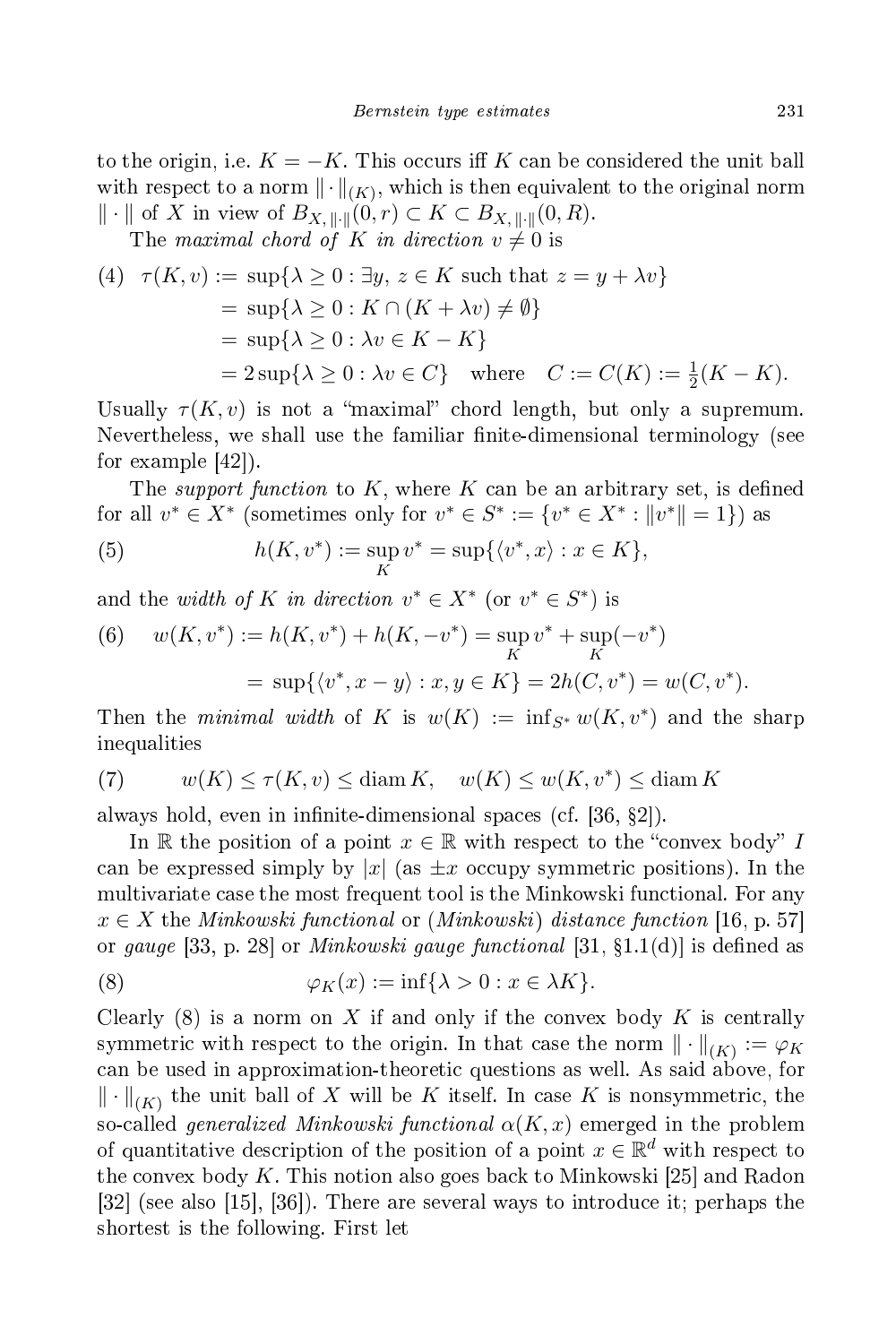232 Sz. Gyermenete a szerepelt a települészek előfogyak a között a között a között a között a között a között a

(9) 
$$
\gamma(K, x) := \inf \left\{ 2 \frac{\sqrt{\|x-a\| \|x-b\|}}{\|a-b\|} : a, b \in \partial K, x \in [a, b] \right\}.
$$

Then we can set

(10) 
$$
\alpha(K, x) := \sqrt{1 - \gamma^2(K, x)}.
$$

In fact, the wide applicability of  $(10)$  stems from the fact that this geometric quantity incorporates quite nicely the geometric aspects of the configuration of x with respect to K, which is mirrored by about a dozen  $(!)$ , sometimes strikingly different-looking, equivalent definitions of  $\alpha(K, x)$ . For the above and many other equivalent formulations with full proofs, further geometri properties and some notes on the appli
ations in approximation theory, see [36] and the references therein; for the first appearance of it in approximation-theoretic questions, see [37].

The method of inscribed ellipses was introduced by Y. Sarantopoulos [38]. It works for arbitrary interior points of any, possibly nonsymmetric convex body. The rux of the method is the following

LEMMA 1 (Inscribed Ellipse Lemma, Sarantopoulos, 1991). Let K be any subset in a vector space X. Suppose that  $x \in K$  and the ellipse

(11) 
$$
\mathbf{r}(t) = a\cos t + by\sin t + x - a \quad (t \in [-\pi, \pi)).
$$

lies inside  $K$ . Then for any polynomial  $p$  of degree at most  $n$  we have the Bernstein type inequality

(12) 
$$
|\langle Dp(x), y \rangle| \leq \frac{n}{b} \sqrt{\|p\|_{C(K)}^2 - p^2(x)}.
$$

THEOREM 1 (Sarantopoulos, 1991). Let p be any polynomial of degree at most n over the normed space X. Then for any unit vector  $y \in X$  we have the  $B$  the Bernstein type in the  $B$ 

(13) 
$$
|\langle Dp(x), y \rangle| \leq \frac{n \sqrt{\|p\|_{C(K)}^2 - p^2(x)}}{\sqrt{1 - \|x\|_{(K)}^2}}.
$$

THEOREM 2 (Sarantopoulos, 1991). Let K be a symmetric convex body and  $y$  a unit vector in the normed space  $X$ . Let  $p$  be any polynomial of degree at most n. Then

$$
|\langle Dp(x), y \rangle| \leq \frac{2n\sqrt{||p_n||^2_{C(K)} - p^2(x)}}{\tau(K, y)\sqrt{1 - \varphi^2(K, x)}}.
$$

In parti
ular ,

$$
||Dp(x)|| \le \frac{2n\sqrt{||p||^2_{C(K)} - p^2(x)}}{w(K)\sqrt{1 - \varphi^2(K, x)}},
$$

where  $w(K)$  stands for the width of K.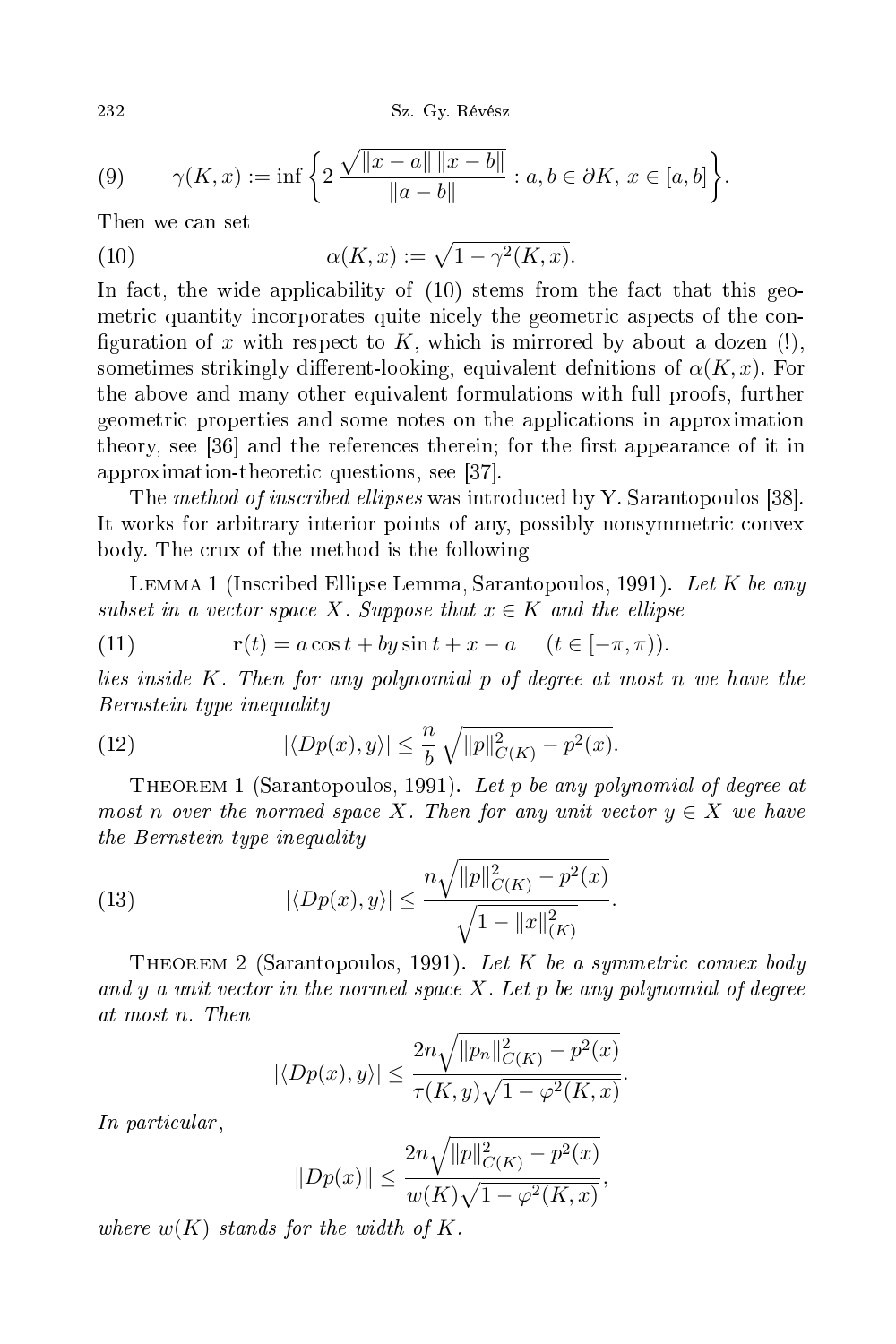The above solves the problem for the case of a symmetric convex body  $K$ . However, in the general, nonsymmetric case it can be rather difficult to determine or even estimate the *b*-parameter of the "best ellipse", which can be inscribed in a convex body K through  $x \in K$  and be tangential to direction y. Still, we can formalize what we want to find.

DEFINITION 1 (Milev–Révész, 2003). For any  $K \subset X$  and  $x, y \in K$ , the onstant is the extremal quantity of the extremal quantity  $\mathcal{M}$ 

(14) 
$$
E(K, x, y) := \sup\{b : \mathbf{r} \subset K \text{ with } \mathbf{r} \text{ as given in (11)}\}.
$$

Also, in  $[23]$  we defined

(15) 
$$
E(K, x) := \inf \{ E(K, x, y) : y \in X, \|y\| = 1 \}.
$$

Clearly, the ins
ribed ellipse method yields Bernstein type estimates whenever we can derive some estimate of the ellipse constants. In the case of symmetri onvex bodies, Sarantopoulos's Theorems 1 and 2 are sharp; for the nonsymmetric case we only know the following result.

THEOREM 3 (Kroó–Révész [20], 1998). Let K be an arbitrary convex body in a normed space X, and let  $x \in \text{int } K$  and  $||y|| = 1$ . Then

(16) 
$$
|\langle Dp(x), y \rangle| \leq \frac{2n\sqrt{\|p\|_{C(K)}^2 - p^2(x)}}{\tau(K, y)\sqrt{1 - \alpha(K, x)}}
$$

for any polynomial p of degree at most n. Moreover ,

(17) 
$$
||Dp(x)|| \leq \frac{2n\sqrt{||p||^2_{C(K)} - p^2(x)}}{w(K)\sqrt{1 - \alpha(K,x)}} \leq \frac{2\sqrt{2}n\sqrt{||p||^2_{C(K)} - p^2(x)}}{w(K)\sqrt{1 - \alpha^2(K,x)}}.
$$

Note that in  $|20|$  the best ellipse is not found; for most cases, the construction there only gives a good estimate, but not an exact value of  $(14)$  or  $(15)$ . (In fact, here we have quoted  $[20]$  in a strengthened form: the original paper ontains a somewhat weaker formulation.)

It is worth recalling here that geometrically the proof of  $(16)$  follows the following idea. To construct an ellipse through x, parallel to y there, and inscribed in  $K$ , it suffices to find the best such ellipse (i.e., of maximal possible b-parameter), whi
h is ins
ribed in the quadrangle formed by the vertices of a *maximal chord in direction*  $y$  (or, in infinite dimensions, some chord  $\varepsilon$ -almost maximal in that direction), and the vertices of the *parallel chord through x*. That ellipse is precisely calculated, and its  $b$ -parameter is estimated independently of the location of these chords (even if they degenerate into one line, in whi
h ase the ellipse be
omes a line segment). (In general the best b-parameter cannot be calculated, though.) We will recall this geometri
al onstru
tion later.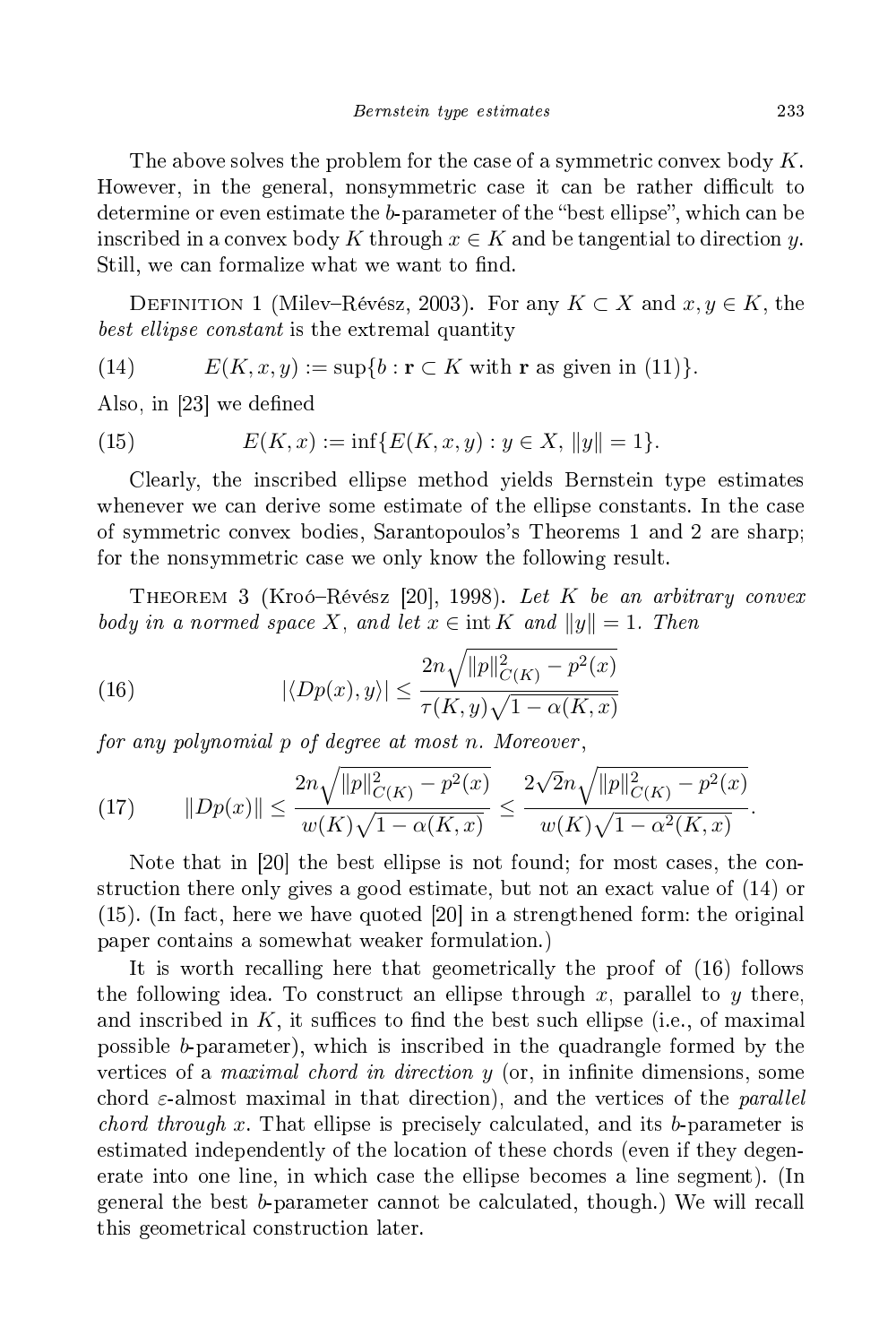234 Sz. Gyermenete a szerepelt a települészek előfogyak a szerepelt a között a között a között a között a közö

One of the most intriguing questions in this area is the following conjectionture, formulated first in [36].

CONJECTURE A (Révész-Sarantopoulos, 2001). Let X be a topological vector space, and K be a convex body in X. For every  $x \in \text{int } K$  and every  $(bounded)$  polynomial p of degree at most n over X we have

$$
||Dp(x)|| \le \frac{2n\sqrt{||p||^2_{C(K)} - p^2(x)}}{w(K)\sqrt{1 - \alpha^2(K,x)}},
$$

where  $w(K)$  stands for the width of K.

3. Some results on the simplex. We denote by  $|x|_2 := (\sum_{i=1}^d x_i^2)^{1/2}$ the Euclidean norm of  $x = (x_1, \ldots, x_d) \in \mathbb{R}^d$ . Let

$$
\Delta := \Delta_d := \left\{ (x_1, \dots, x_d) : x_i \ge 0, \, i = 1, \dots, d, \, \sum_{i=1}^d x_i \le 1 \right\}
$$

be the standard simplex in  $\mathbb{R}^d$ . For fixed  $x \in \text{int } \Delta$ , and  $y = (y_1, \ldots, y_d)$ ,  $|y|_2 = 1$ , the best ellipse constant of  $\Delta$  is, by Definition 1,  $E(\Delta, x, y)$ . By a tedious calculation via the Kuhn–Tucker theorem and some geometry, the following was obtained in  $[23]$ .

THEOREM 4 (Milev–Révész, 2003). Let  $p \in \mathcal{P}_n^d$ . Then for every  $x \in \text{int } \Delta$ and  $y \in \mathbb{S}^{d-1}$  we have

(18) 
$$
|D_{y}p(x)| \leq \frac{n\sqrt{||p||_{C(\Delta)}^2 - p^2(x)}}{E(\Delta, x, y)},
$$

(19) 
$$
E(\Delta, x, y) = \left\{ \frac{y_1^2}{x_1} + \dots + \frac{y_d^2}{x_d} + \frac{(y_1 + \dots + y_d)^2}{1 - x_1 - \dots - x_d} \right\}^{-1/2}.
$$

Note that

(20) 
$$
\frac{1}{E(\Delta, x, y)} \le \frac{2}{\tau(\Delta, y)\sqrt{1 - \alpha(\Delta, x)}}
$$

for every  $x \in \text{int } \Delta$  and  $y \in \mathbb{S}^1$ , which is *not* accidental: the general estimate (16) must also be valid for  $\Delta$ , and the precise value, calculated for  $\Delta$ , can only be better. But equality occurs for some directions; we will return to this point soon.

From now on let us restrict ourselves to the case  $d = 2$ . We denote the vertices of  $\Delta$  by  $O = (0,0), A = (1,0), B = (0,1)$  and the centroid (i.e. mass point) of  $\Delta$  by  $M = (1/3, 1/3)$ . It is calculated in [23] that

(21) 
$$
\alpha(\Delta, x) = 1 - 2r(x)
$$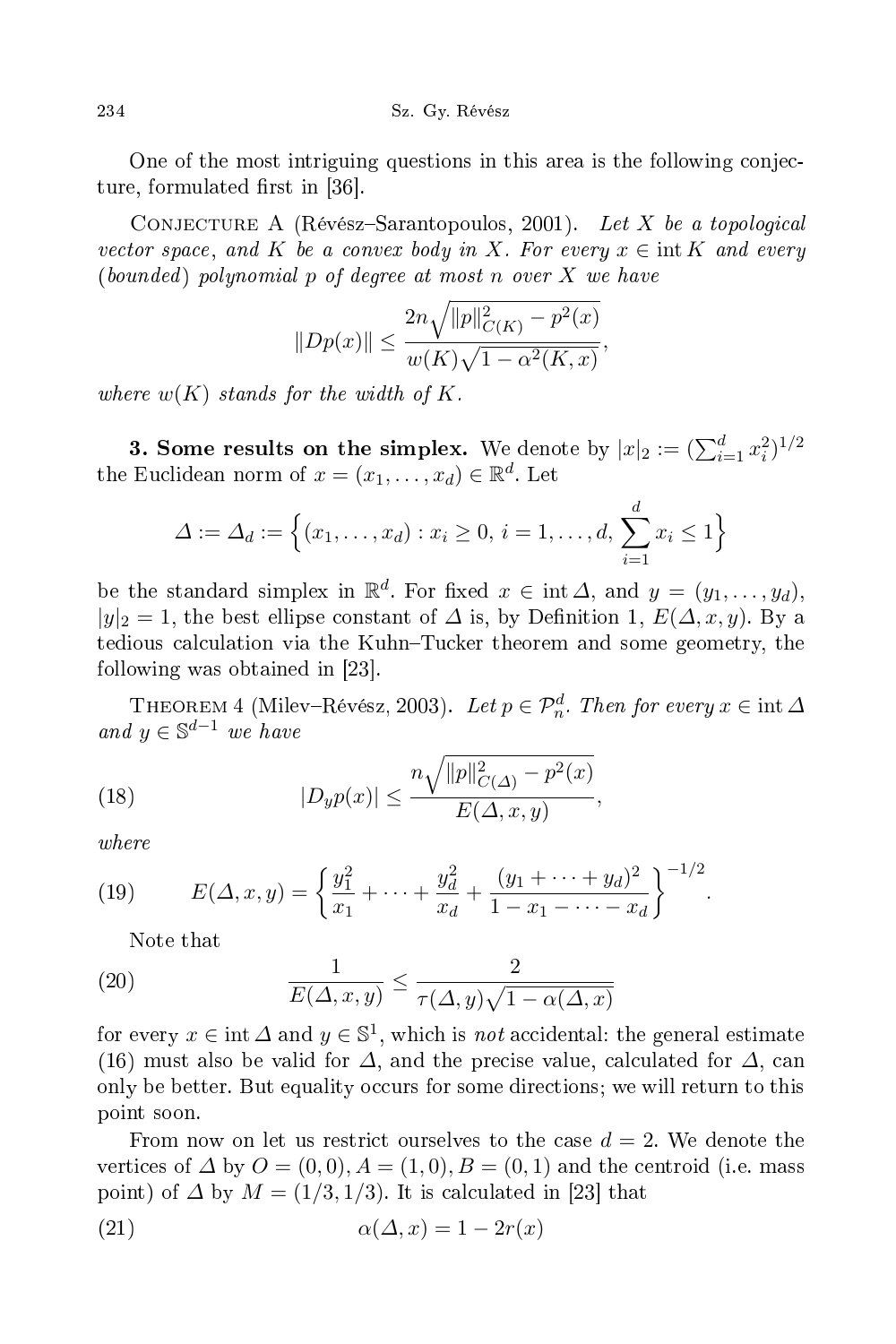with

$$
r := r(x) = \min\{x_1, x_2, 1 - x_1 - x_2\} = \begin{cases} x_1, & x \in \triangle OMB, \\ x_2, & x \in \triangle OMA, \\ 1 - x_1 - x_2, & x \in \triangle AMB, \end{cases}
$$

and if  $y = (\cos \varphi, \sin \varphi)$   $(0 \le \varphi \le \pi)$  then

(22) 
$$
\tau(\Delta, y) = \begin{cases} 1/(y_1 + y_2), & \varphi \in [0, \pi/2], \\ 1/y_2, & \varphi \in (\pi/2, 3\pi/4], \\ -1/y_1, & \varphi \in (3\pi/4, \pi]. \end{cases}
$$

Then it can be calculated that we have equality in (20) exactly for the directions  $y = (\cos \varphi, \sin \varphi)$  with  $\varphi = 0, \pi/2, 3\pi/4 + \pi \mathbb{Z}$  and for some values of x.

Why is that so? For these and only these vectors, can we have a coincidence of the above geometrical figure, the quadrangle in the proof of (16), and the exa
t domain in whi
h we must really ins
ribe the ellipse through x and parallel to y there; for all other directions the maximal chord in direction y lies strictly inside  $\Delta$ , and another ellipse, slightly stretched behind that chord, can also be inscribed. Therefore, it is geometrically natural that nothing better can be obtained (than the ellipse calculated in Theorem 3) only for these directions, while for other directions precise calculation of the best ellipse must always yield a better ellipse onstant.

Denote by  $|Dp(x)|_2$  the Euclidean length of the gradient vector of p at x, also equal to the operator norm  $\|Dp(x)\|$  with respect to the Euclidean norm. In [23] the following estimates were deduced from Theorem 4.

PROPOSITION 5 (Milev–Révész, 2003). Let  $p \in \mathcal{P}_n^2$ . Then for every  $x \in$ int ∆ we have

(23) 
$$
|Dp(x)|_2 \le \frac{n\sqrt{||p||^2_{C(\Delta)} - p^2(x)}}{E(\Delta, x)},
$$

 $where$ 

(24) 
$$
E(\Delta, x) = \sqrt{\frac{2x_1x_2(1 - x_1 - x_2)}{x_1(1 - x_1) + x_2(1 - x_2) + D(x)}}
$$

(25) 
$$
D(x) := \sqrt{[x_1(1-x_1) + x_2(1-x_2)]^2 - 4x_1x_2(1-x_1-x_2)}
$$

$$
= \sqrt{[x_1(1-x_1) - x_2(1-x_2)]^2 + 4x_1^2x_2^2} > 0 \quad (\forall x \in \text{int } \Delta).
$$

From this the following improvements of Theorem 3 were a
hieved for the special case of  $K = \Delta$ .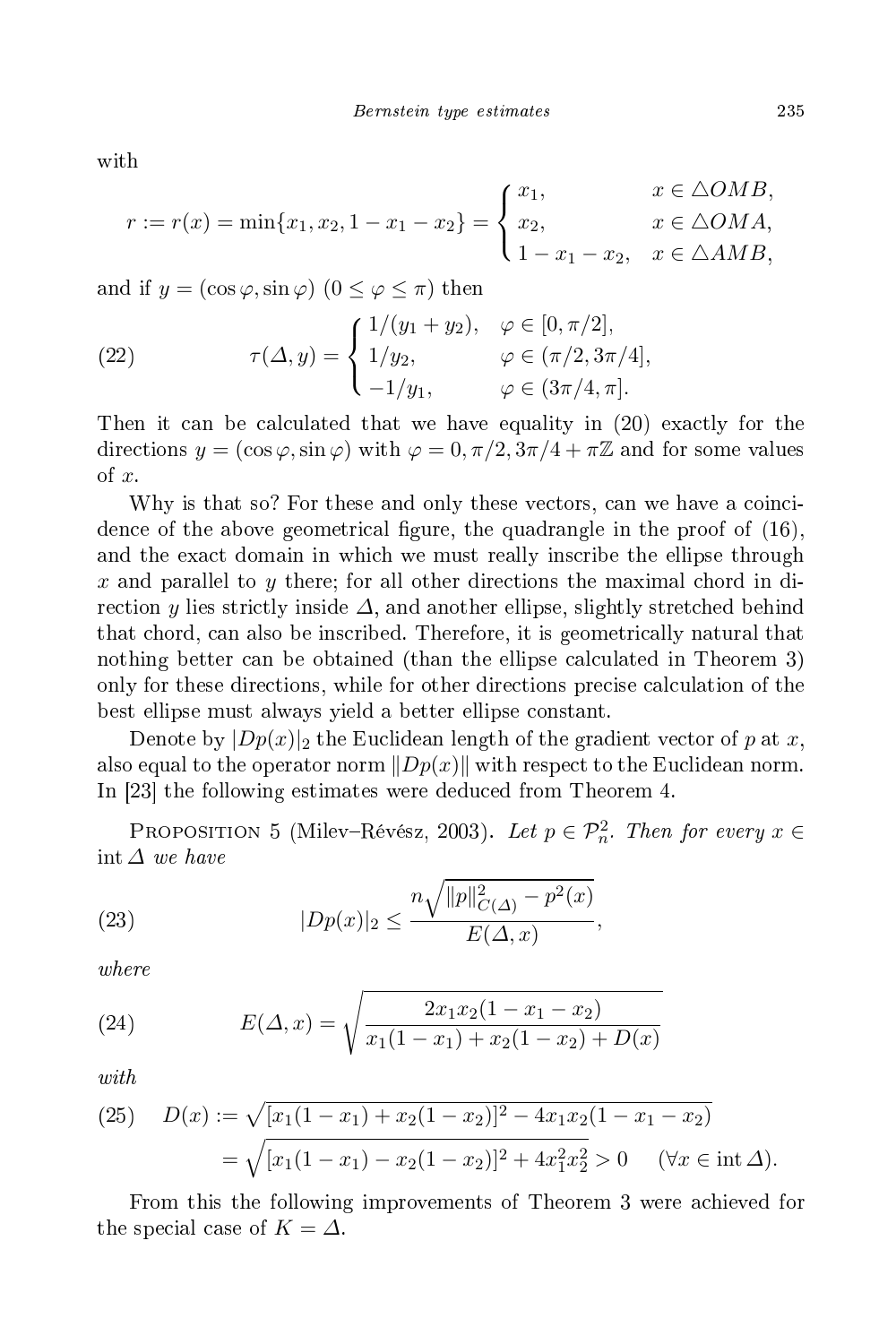PROPOSITION 6 (Milev-Révész, 2003). Let  $p \in \mathcal{P}_n^2$  and  $||p||_{C(\Delta)} = 1$ . Then for every  $x \in \text{int } \Delta$  we have

(26) 
$$
|Dp(x)|_2 \le \frac{\sqrt{3} n \sqrt{||p||^2_{C(\Delta)} - p^2(x)}}{w(\Delta)\sqrt{1 - \alpha(\Delta, x)}}.
$$

Furthermore, using the quantity  $\sqrt{1 - \alpha^2(\Delta, x)}$  on the right, we even have

(27) 
$$
|Dp(x)|_2 \leq \frac{\sqrt{3 + \sqrt{5}n}\sqrt{||p||^2_{C(\Delta)} - p^2(x)}}{w(\Delta)\sqrt{1 - \alpha^2(\Delta, x)}}.
$$

The result (27) improves the onstant in Theorem 3 but falls short of yielding Conjecture A, since  $2\sqrt{2} = 2.8284... > \sqrt{3 + \sqrt{5}} = 2.2882... > 2$ . On the way of proving these, it was noted that no better onstants follow from the inscribed ellipse method, interpreted so that  $E(K, x)$  is considered the yield of the ellipse method. We shall return to this subject later on.

4. Baran's pluripotential-theoreti method. Another method of considerable success in proving Bernstein and Markov type inequalities is the pluripotential-theoreti approa
h. Classi
ally, all that was onsidered only in the finite-dimensional case, but nowadays even the normed spaces setting is cultivated. To explain the method, one needs an understanding of  $complexifi$ ations of real normed spaces of real normed spaces and as well as well as well as well as well as well as well extremal function  $V(z)$ . We start with a formulation which is perhaps easier to digest. It is very much like the Chebyshev problem (cf. [36, §8]), except that we consider it all over the complexification  $Y := X + iX$  of X, take logarithms, and after normalization by the degree, merge the information derived from all polynomials of any degree into one lustered quantity. Namely, for any bounded  $E \subset Y$ ,  $V_E$  vanishes on E, while outside E we have the definition

(28) 
$$
V_E(z)
$$
  

$$
:= \sup \left\{ \frac{1}{n} \log |p(z)| : 0 \neq p \in \mathcal{P}_n(Y), ||p||_E \leq 1, n \in \mathbb{N} \right\} \quad (z \notin E).
$$

For  $E \subset X$  one can easily restrict even to  $p \in \mathcal{P}(X)$ .

Note that  $\log |p(z)|$  is a *plurisubharmonic* function (PSH, for short), as its one (
omplex) dimensional restri
tions are just logarithms of univariate polynomials over C. After normalization by the degree,  $(1/n) \log |p(z)|$  has very regular growth towards infinity: it is at most  $log_{+} |z| + O(1)$ . So it is reasonable to consider the Lelong class of all such functions:

(29) 
$$
\mathcal{L}(E) := \{ u \in \text{PSH} : u|_E \le 0, \, u(z) \le \log |z| + O(1) \, (|z| \to \infty) \}
$$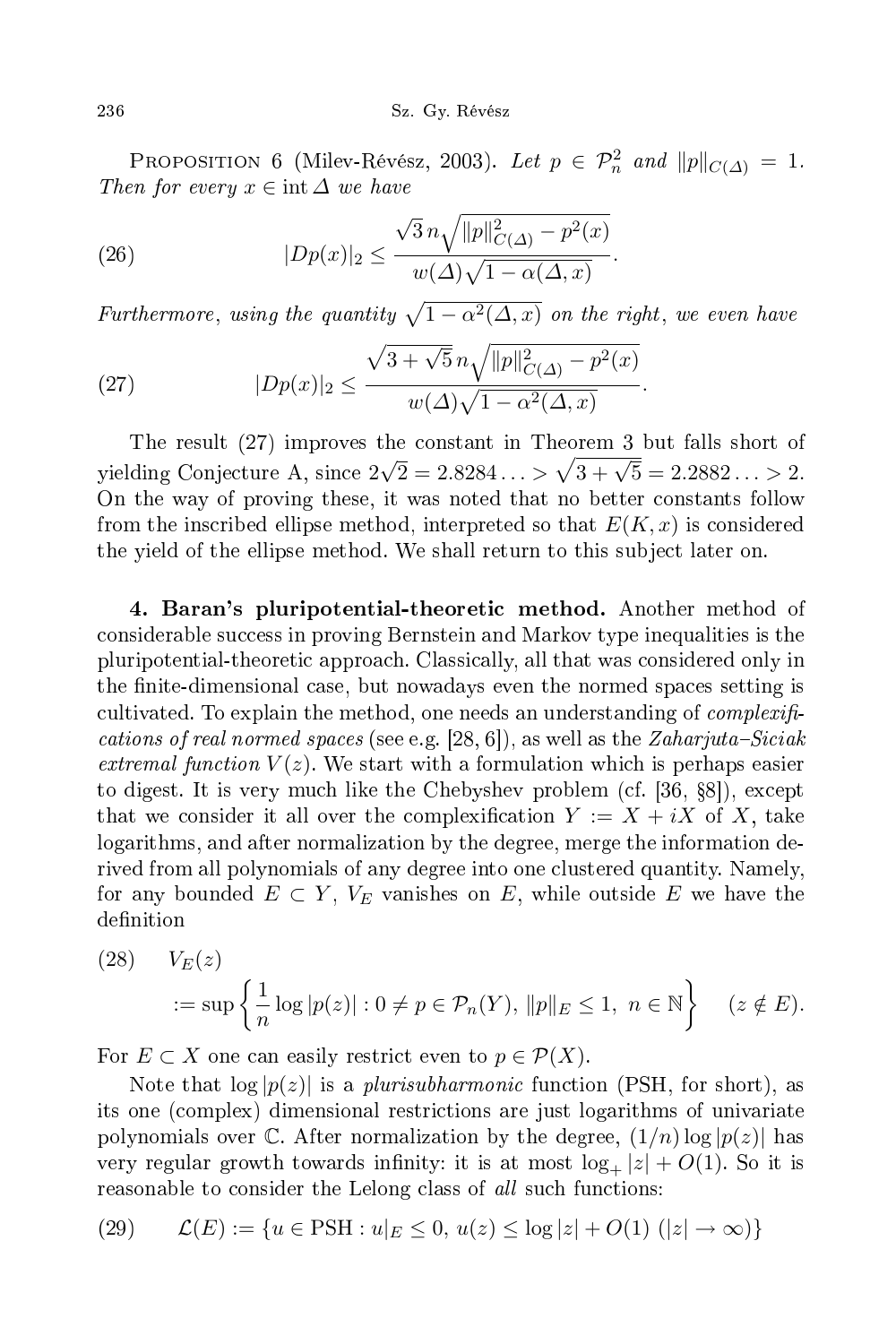and to define

(30) 
$$
U_E(z) := \sup \{ u(z) : u \in \mathcal{L}(E) \}.
$$

This fun
tion may be named the pluri
omplex Green fun
tion. The Zaharjuta–Siciak theorem says that  $(30)$  and  $(28)$  are equal, at least as long as  $E \subset \mathbb{C}^d$  is compact, which we now assume together with E being a nonpluripolar set. (A set  $E \subset \mathbb{C}^d$  is pluripolar if there exists a PSH function vanishing on  $E$ ; otherwise, the set is called nonpluripolar.) Then, being suprema of PSH functions (subharmonic functions on all complex "lines"), they are, modulo upper semi
ontinuous regularization, PSH themselves. They play a entral role in the theory.

An extension of the Laplace and Poisson equations is the so-called complex MongeAmpère equation, using the operator

(31) 
$$
(\partial \overline{\partial} u)^d := d! 4^d \det \left[ \frac{\partial^2 u}{\partial z_j \overline{\partial} z_k}(z) \right] dV(z),
$$

where  $dV(z) = dx_1 \wedge dy_1 \wedge \cdots \wedge dx_d \wedge dy_d$  is just the usual volume element in  $\mathbb{C}^d$ . At first, the complex Monge-Ampère operator is applied only to smooth functions,  $u \in \text{PSH} \cap C^2$  say, but due to the work of Bedford and Taylor [7], the operator extends, in the appropriate sense, to the whole set of locally bounded PSH functions (which covers the case of the upper semicontinuous regularization  $V_E^*$  for any nonpluripolar  $E$ , see e.g. [19]). Therefore, it makes sense to consider

$$
(32)\qquad \qquad (\partial\overline{\partial}V_E^*)^d,
$$

which is then a compactly supported measure  $\lambda_E$  and is called the *complex equilibrium measure* of the set  $E$ . It is shown [7] that in fact the support lies in the polynomial convex hull  $\widehat{E}$  of  $E$ ; in case  $E$  is convex,  $\widehat{E} = E$ and  $V_E^* = V_E$ ; moreover, this measure is normalized in a certain sense, as  $\lambda|_E(\mathbb{C}^d) = \lambda|_E(\widehat{E}) = (2\pi)^d.$ 

For the theory of plurisubharmonic functions and some recent developments on
erning Bernstein and Markov type inequalities for onvex bodies or even more general sets, we refer to  $[1–8, 10, 19, 21, 22, 26, 30]$ .

There are further yields of the theory of PSH functions, when applied to the Bernstein problem: here we present a few results of Mirosław Baran. For more precise notation we now introduce (interpreting  $0/0$  as 0 here)

DEFINITION 2.

(33) 
$$
G(E,x) := \left\{ \frac{\text{grad } p(x)}{n\sqrt{\|p\|^2 - p(x)^2}} : 0 \neq p \in \mathcal{P}_n, n \in \mathbb{N} \right\},\
$$

and following Baran we also onsider

(34) 
$$
\widetilde{G}(E,x) := \text{con } G(E,x).
$$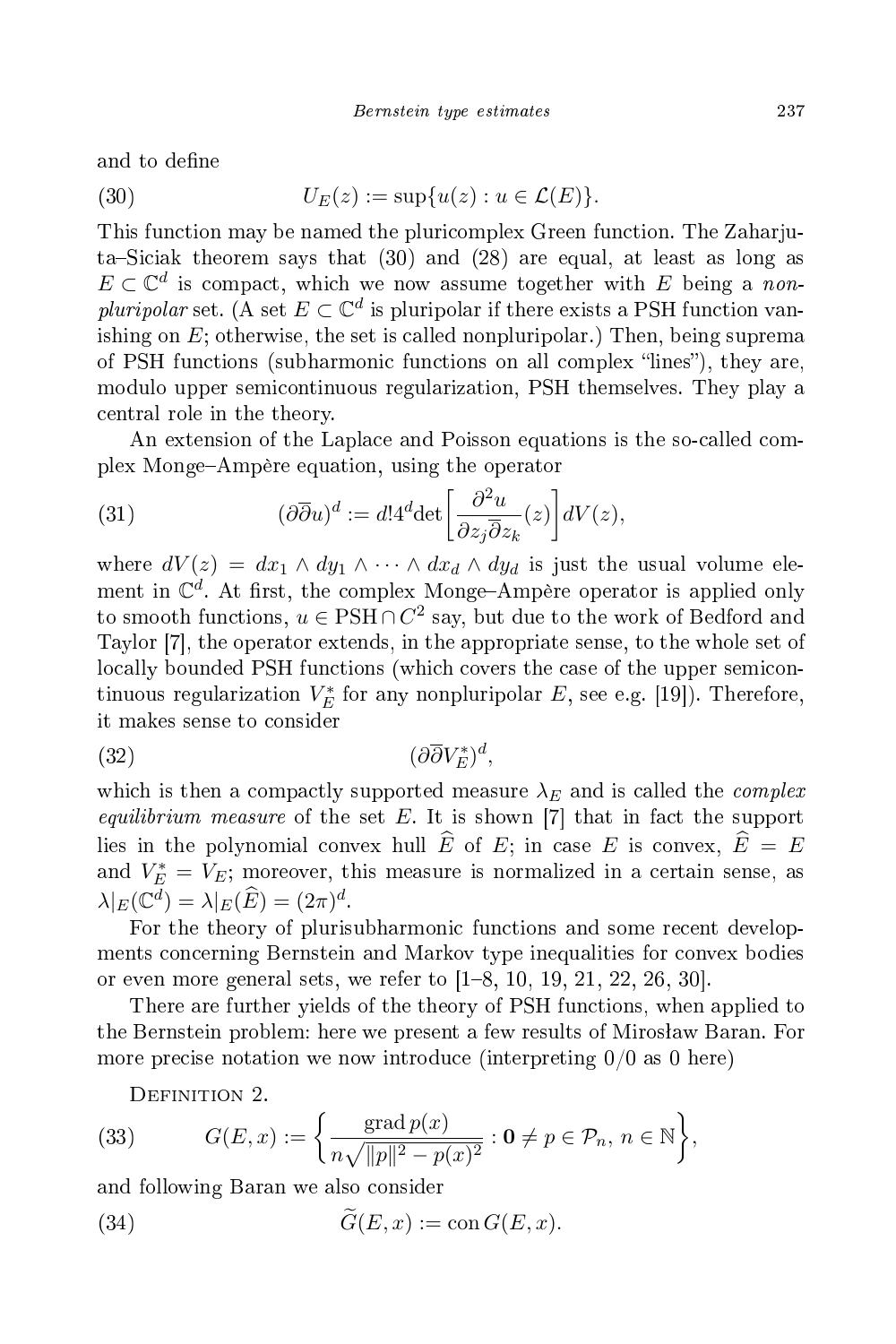Clearly  $\sup_{n\in\mathbb{N}} B_n(E, x) = \sup_{u\in G(E, x)} ||u||$  for any compact  $E \subset \mathbb{R}^d$ .

THEOREM 7 (Baran, 1995). Let E be a compact subset of  $\mathbb{R}^d$  with nonempty interior. Then the equilibrium measure  $\lambda|_E$  is absolutely continuous in the interior of E with respect to the Lebesgue measure of  $\mathbb{R}^d$ . Denote its density function by  $\lambda(x)$  for all  $x \in \text{int } E$ . Then  $(1/d!) \lambda(x) \geq \text{vol } G(E, x)$ for a.a.  $x \in \text{int } E$ . Moreover, if E is a symmetric convex domain of  $\mathbb{R}^d$ , then  $(1/d!) \lambda(x) = \text{vol } G(E, x)$  for a.a.  $x \in \text{int } E$ .

CONJECTURE B (Baran, 1995). We have  $(1/d!) \lambda(x) = \text{vol }\widetilde{G}(E, x)$  even if E is a nonsymmetric convex body in  $\mathbb{R}^d$ .

Now consider  $E = K \subset X$ , where K is now a convex body. Our more precise results in  $[35]$  (see also  $[36, §8]$ ) yield

$$
V_K(x) = \log(\alpha(K, x) + \sqrt{\alpha(K, x)^2 - 1}).
$$

However, in the Bernstein problem the values of  $V_K$  are much more of interest for *complex* points  $z = x + iy$ , in particular for  $x \in K$  and y small and nonzero. More pre
isely, the important quantity is the normal (sub)derivative

(35) 
$$
D_y^+ V_E(x) := \liminf_{\varepsilon \to 0} \frac{V_E(x + i\varepsilon y)}{\varepsilon},
$$

as this quantity occurs in the following estimate of the directional derivative and thus also in the gradient.

THEOREM 8 (Baran, 1994 & 2004). Let  $E \subset X$  be any bounded, closed set,  $x \in \text{int } E$  and  $0 \neq y \in X$ . Then for all  $p \in \mathcal{P}_n(X)$  we have

(36) 
$$
|\langle Dp(x), y \rangle| \leq n D_y^+ V_E(x) \sqrt{\|p\|_E^2 - p(x)^2}.
$$

*Proof.* For  $\mathbb{R}^d$  and partial derivatives this is contained in [3]; the case of infinite-dimensional spaces is considered in [6], but only for symmetric convex bodies. The same estimate occurs, without proof but with reference to Baran, in the recent publication [11]. For arbitrary directions  $y \in \mathbb{R}^d$  one can consider a rotation  $A: \mathbb{R}^d \to \mathbb{R}^d$ .

It is not obvious how su
h theoreti
al estimates an be applied to on
rete cases. First, one has to find the value of  $V_E$  precisely enough to be able to ompute even its derivative. Only then do we really have something. However, even that is addressed by considering the Bedford–Taylor theory of the Monge–Ampère equation and the equilibrium measure  $|7|$ , as the density of the equilibrium measure gives the extremal function. In some concrete applications all that may be calculated, a particular example (see [5, Example  $(4.8)$  being the following.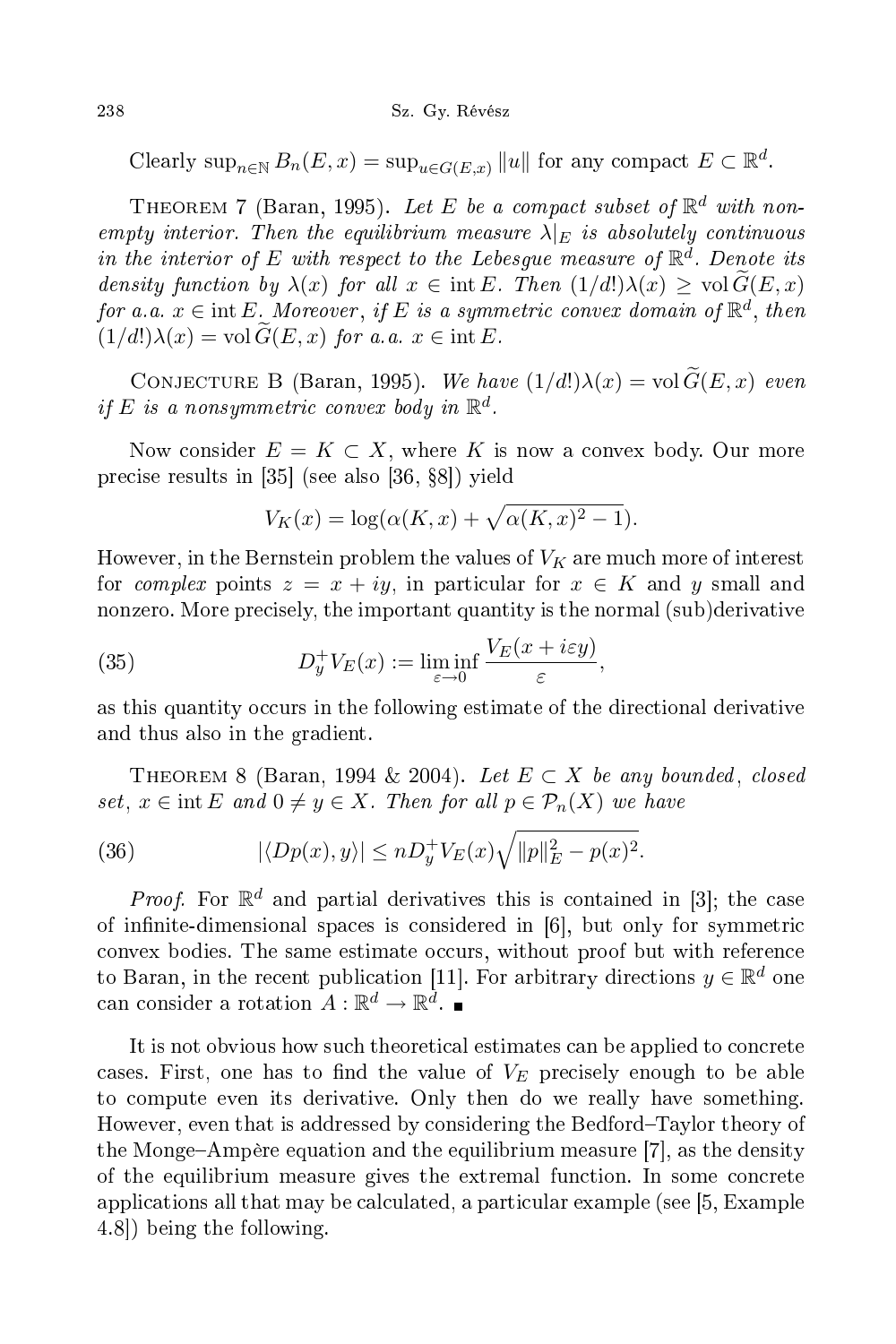PROPOSITION 9 (Baran, 1995). The extremal function of the standard simplex $i n \mathbb{R}^d$ 

 $V_{\Delta}(z) = \log |h(|z_1| + \cdots + |z_n| + |1 - (z_1 + \cdots + z_n)|)|.$ 

Here  $h(z) := z + \sqrt{z^2 - 1}$  is inverse to the Joukowski mapping  $\zeta \mapsto (1/2)(\zeta +$  $1/\zeta$ , with the choice of the square root that is positive for positive z exceeding 1, so that h maps to the exterior of the unit disk.

From this and the calculation with the rotated directions above, we can  $deduce\ (1)$ 

PROPOSITION 10. For the standard simplex  $\Delta$  of  $\mathbb{R}^d$ , any unit vector  $y = (y_1, \ldots, y_n)$  and any  $x = (x_1, \ldots, x_n) \in \text{int } \Delta$  we have the formula

(37) 
$$
D_y^+ V_{\Delta}(x) = \sqrt{\frac{y_1^2}{x_1} + \dots + \frac{y_n^2}{x_n} + \frac{(y_1 + \dots + y_n)^2}{1 - (x_1 + \dots + x_n)}}.
$$

Hence we are led to the following surprising corollary.

COROLLARY 11. The pluripotential-theoretic estimate  $(36)$  of Baran, calculated for the standard simplex of  $\mathbb{R}^d$  in (37), gives the result exactly identi
al to (18), obtained from the ins
ribed el lipse method.

Much remains to be explained in this striking coincidence, the first thing being

HYPOTHESIS A. Let  $K \subset X$  be a convex body. Then for all points  $x \in$  $int K$  the inscribed ellipse method and the pluripotential-theoretic method of Baran results in exactly the same estimate, i.e. for all  $y \in S^*$  we have

(38) 
$$
D_y^+ V_K(x) = \frac{1}{E(K, x, y)}.
$$

5. Further geometri al
ulations. At this point it seems worth formulating a few naturally occurring assumptions.

HYPOTHESIS B. Let  $K \subset X$  be a convex body. Then for all  $x \in \text{int } K$  the exa
t Bernstein fa
tor is just what results from the pluripotential-theoreti method of Baran: Baran: Baran: Baran: Baran: Baran: Baran: Baran: Baran: Baran: Baran: Baran: Baran: Baran: Ba

(39) 
$$
B_n(K, x) = \sup_{y \in S^+} D_y^+ V_K(x).
$$

HYPOTHESIS C. Let  $K \subset X$  be a convex body. Then for all  $x \in \text{int } K$  the exa
t Bernstein fa
tor is just what results from the ins
ribed el lipse method of Sarah Sarah Sarah Sarah Sultan Sarah Sultan Sultan Sultan Sultan Sultan Sultan Sultan Sultan Sultan Sultan S

$$
(40) \t\t Bn(K, x) = \frac{1}{E(K, x)}.
$$

 $(1)$  The same formula is mentioned in [11, p. 145].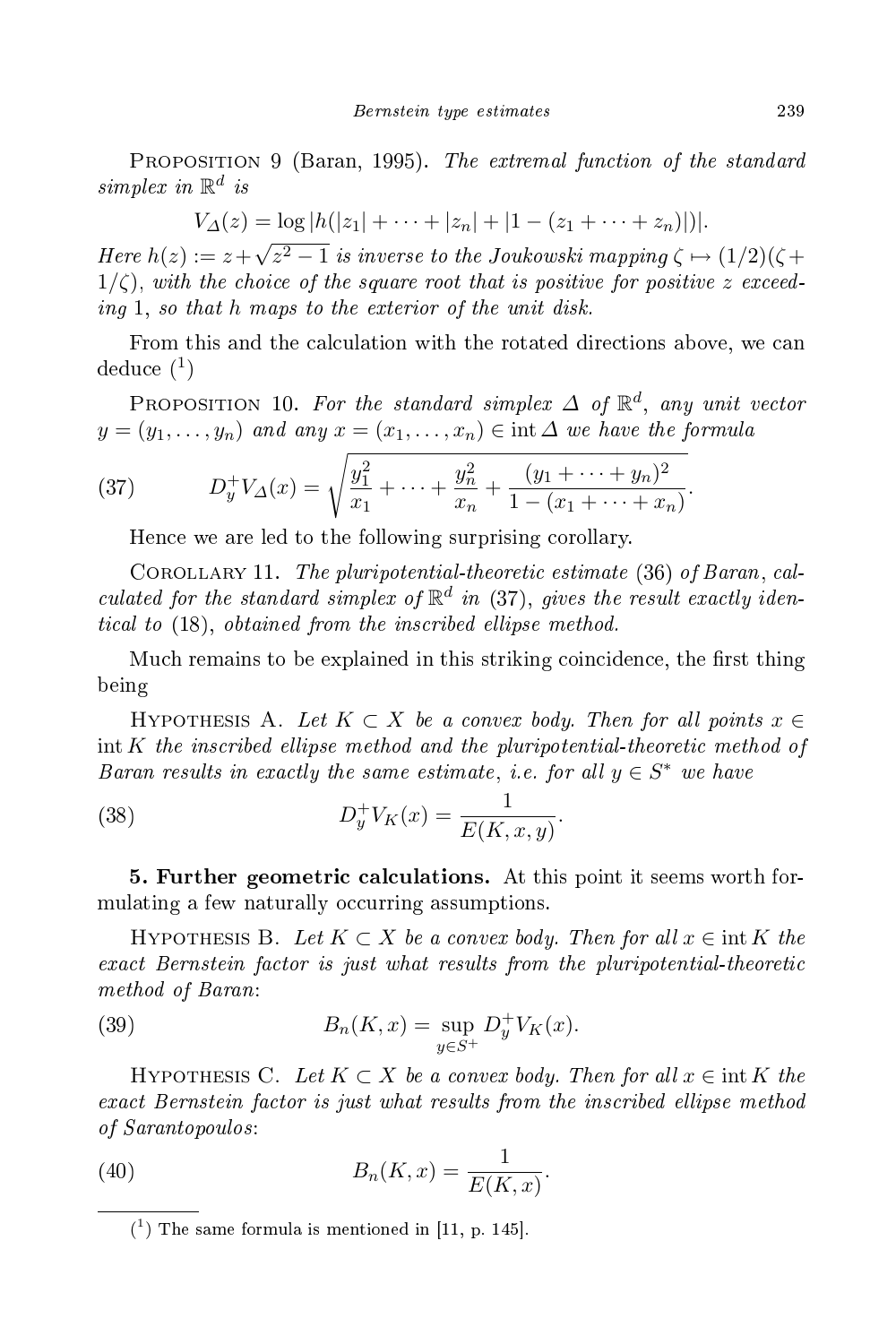These hypotheses are ertainly not true for the dire
tional derivatives in all directions  $y \in S^*$ , where both methods can be improved upon for some  $y$ , as is seen below. Care has to be exercised in formulating conjectures and hypotheses in these matters: the situation is more omplex than one might like to have, and the simple heuristi
s of extending the results of the symmetric case sometimes fails. In this respect see  $[12, 21, 22]$  and  $[11]$ , where another case of deviation from symmetric case extension is observed for the so-called "Baran metric" on the simplex.

There is an important and immediate observation we have not utilized yet. Namely, we have exhibited methods (a
tually, two equivalently strong ones) to estimate  $D_y p(x)$ . However, if we are looking for the total derivative grad  $p(x)$ , then the estimate we used was only the trivial  $\|grad\ p(x)\| \leq$  $\sup_{y \in S^*} |D_y p(x)|$ . Can we do any better? Yes, we can, depending on the estimating functions we have for  $D_u p(x)$ .

Consider e.g. the estimates from Theorem 3, whi
h was obtained also for the simplex and thus the triangle  $\Delta$ . For the triangle we have an explicit computation of the maximal chords  $\tau(\Delta, x)$  (cf. (22)), and also of the generalized Minkowski functional  $\alpha(\Delta,x)$  (see (21)), so everything is explicit and we can compute the estimating functions. As an example, consider e.g. the point  $M := (1/3, 1/3)$  and compute all quantities involved in the normalization of the directional derivative estimates. As a result, we can exactly determine the arising domain  $H(\Delta, M)$ , where in general we write

(41) 
$$
H := H(K, x) := \{v = ty : y = (y_1, \dots, y_d), |t| \le r(y)\}
$$

with  $r(y)$  being the available normalized estimate for the directional derivative in direction y.

It turns out that the domain  $H(\Delta, M)$  described by the general estimates of Theorem 3 is a fleecy-cloud like domain which is symmetric with respect to the origin, and its upper half is (the part above the x-axis of) the union of three disks:  $D((\sqrt{3}/2, \sqrt{3}/2), \sqrt{3}) \cup D((0, \sqrt{3}/2), \sqrt{3}/2) \cup D((0, \sqrt{3}/2), \sqrt{3}/2)$  $D((-\sqrt{3/2},0),\sqrt{3/2})$ . (Here the reader may wish to draw a figure for better visualization.) An immediate observation is that the domain is *not convex*, and so this is ertainly not an exa
t des
ription of all possible dire
tional derivatives of the gradient.

We can conclude that if some domain (41) is given with  $r(y)$  being some normalized estimate for the directional derivative in direction  $y$ , then to bound  $G(K, x)$  an additional process of restricting to the "kernel" part

(42) 
$$
\widetilde{H} := \widetilde{H}(K, x) := \bigcap_{y \in S^*} \{v : |\langle v, y \rangle| \le r(y)\}
$$

is available. That is, we always have  $\widetilde{G}(K,x) \subset \widetilde{H}$ . Note that  $\widetilde{H}$  is a convex, symmetric domain for any point set  $H$ .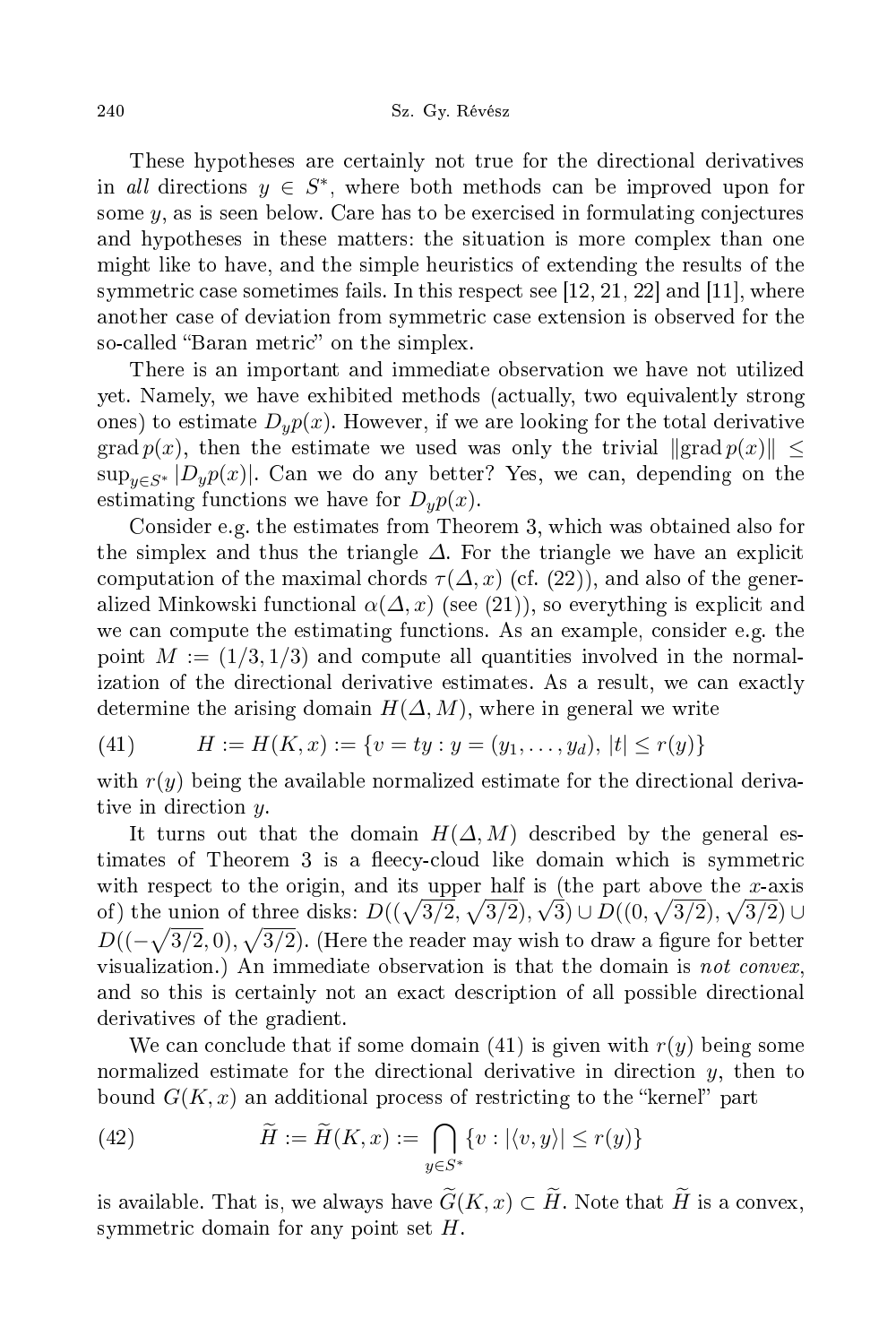In order to illustrate this "kernel technique", let us come back to the above case of estimates from Theorem 3 for the triangle at point  $M$ . After some standard considerations with Thales circles we find that  $H$  is the hexagonal domain

$$
H(\Delta, M) = \text{con}\{(\sqrt{6}, 0), (\sqrt{6}, \sqrt{6}), (0, \sqrt{6}), (-\sqrt{6}, 0), (-\sqrt{6}, -\sqrt{6}), (0, -\sqrt{6})\}.
$$

Observe that the area of the possible stretch of  $G$  is considerably reduced from the "fleecy-cloud" domain to the derived hexagonal domain as

area 
$$
H(\Delta, M) = 9 + \frac{9}{2\pi} = 23.137...
$$

while area  $\widetilde{H}(\Delta, M) = 18$ . For comparison recall that Baran's Conjecture B would say that the area should be  $\frac{1}{2}\lambda_{\Delta}(M) = \pi/\sqrt{3^{-3}} = 16.324...$ 

Let us calculate the "kernel set"  $\widetilde{H}(\Delta, x)$  from the exact estimates (18), (36), (37) whi
h we obtain from the ellipse (and hen
e also from Baran's) method. We obtain the following  $(2)$ .

PROPOSITION 12. With the above notations,  $\widetilde{H}(\Delta, x)$  is an ellipse domain. Moreover, its major axis  $\mu := \mu(x)$  and minor axis  $\nu := \nu(x)$  are given by the contract of the contract of the contract of the contract of the contract of the contract of the contract of the contract of the contract of the contract of the contract of the contract of the contract of the c

(43) 
$$
\mu = \sqrt{\frac{2}{x_1(1-x_1) + x_2(1-x_2) + D(x)}},
$$

$$
\nu = \sqrt{\frac{2}{x_1(1-x_1) + x_2(1-x_2) - D(x)}},
$$

where  $D(x)$  is the quantity defined in (25).

*Proof.* For fixed  $x \in \Delta$  we are to describe the solution set (42) for  $K = \Delta$ , with  $r(y)$  being the quantity (19). That is, we determine all those vectors  $u =$  $(u_1, u_2) \in \mathbb{R}^2$  which satisfy  $|\langle u, y \rangle| \leq 1/E(\Delta, x, y)$  for all  $y = (\cos \varphi, \sin \varphi)$ . Using (19) and squaring, we see that the defining inequalities describe the set

(44) 
$$
\left\{ u : (u_1 \cos \varphi + u_2 \sin \varphi)^2 \le \frac{\cos^2 \varphi}{x_1} + \frac{\sin^2 \varphi}{x_2} + \frac{(\cos \varphi + \sin \varphi)^2}{1 - x_1 - x_2} (\forall \varphi \in \mathbb{R}) \right\}.
$$

<sup>(</sup> 2 ) These omputations were exe
uted jointly with Nikola Naidenov from the University of Sofia during the author's stay in Sofia in October 2004. The author regrets that in spite of his undoubted contribution [29] to this work, Nikola Naidenov chose not to be named as a oauthor.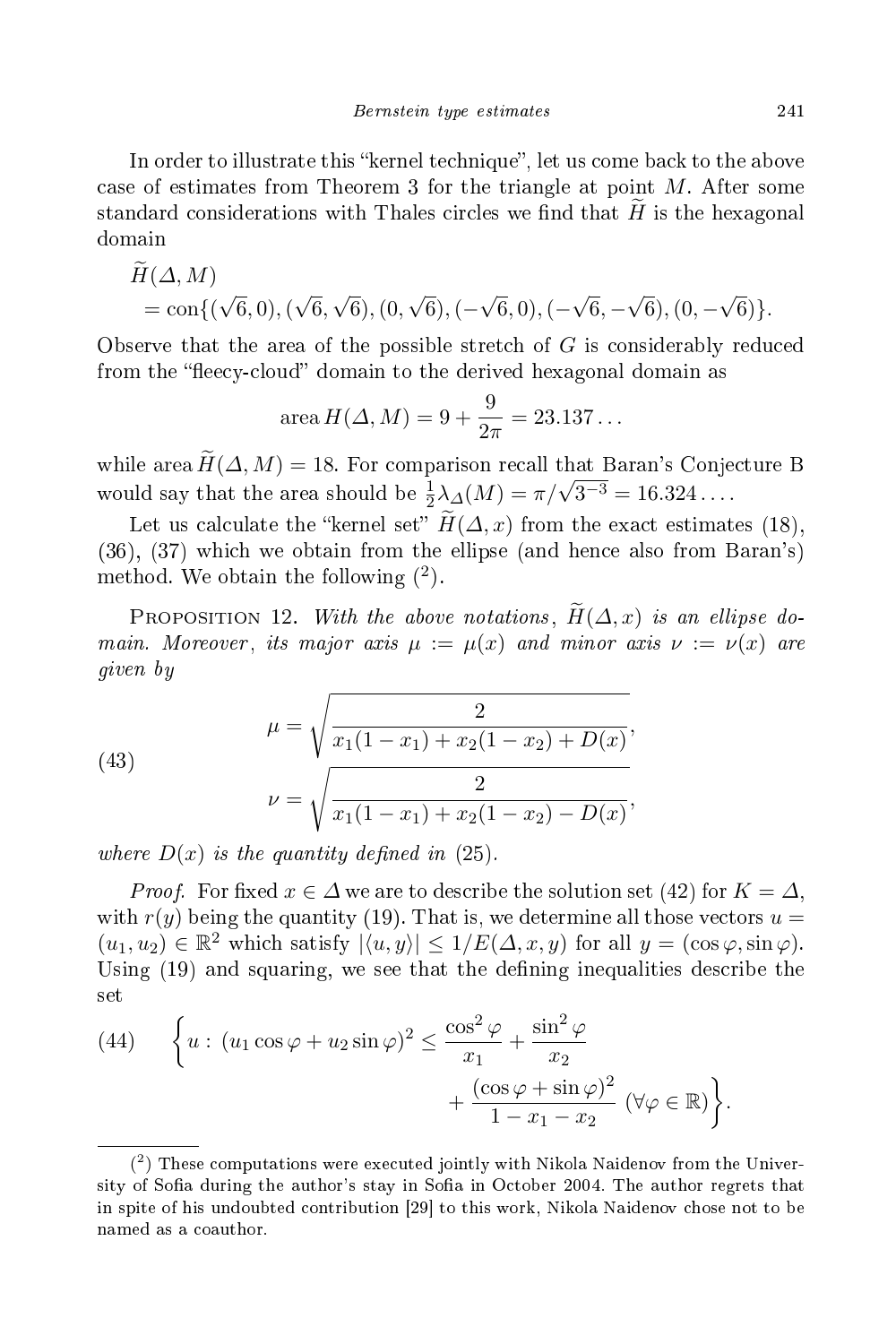Putting  $x_3 := 1 - x_1 - x_2$ , the case of  $\cos^2 \varphi > 0$  yields

(45) 
$$
(u_1 + u_2 t)^2 \le \frac{1}{x_1} + \frac{t^2}{x_2} + \frac{(1+t)^2}{x_3} \quad (\forall t := \tan \varphi \in \mathbb{R}),
$$

which is a second degree inequality in  $t$ . Solving it we arrive at

(46) 
$$
au_1^2 + bu_2^2 - cu_1u_2 \le 1,
$$

where the coefficients are all strictly positive and have the form

(47) 
$$
a := a(x) := x_1(1 - x_1), \quad b := b(x) := x_2(1 - x_2),
$$

$$
c := c(x) := 2x_1x_2.
$$

Thus (46) determines an ellipse domain, and calculation of its axes leads to the result.  $\blacksquare$ 

So we are led to the following result.

THEOREM 13. With the above notations, we have

area 
$$
\widetilde{H}(\Delta, x) = \frac{\pi}{\sqrt{x_1 x_2 (1 - x_1 - x_2)}}
$$
.

*Proof.* As is well known, the area of an ellipse domain with axes  $\mu$  and  $\nu$  is  $\pi \mu \nu$ , hence Proposition 12 leads to the asserted value.

COROLLARY 14. We have  $G(x) \subseteq \text{con } G(x) \subseteq \widetilde{H}(x)$  with area  $\widetilde{H}(x) =$ 1  $\frac{1}{2}\lambda(x)$ . Hence either  $\text{con } G(x) = H(x)$  for all  $x \in \Delta$ , or Baran's Conjecture B fails.

*Proof.* One must compute the density function  $\lambda(x)$  of the equilibrium measure. This has already been done by Baran, [5, Example 4.8]: we have  $\lambda(x) = 2\pi/\sqrt{x_1 x_2(1 - x_1 - x_2)}$ . On comparing to Theorem 13 we find the asserted identity. Since H is an ellipse domain and also con G is a convex domain, the inclusion con  $G(x) \subset H(x)$  and equality of their areas entails that con  $G(x) = H(x)$ . On the other hand, if at some point  $x \in \Delta$  the respective areas differ, then area con  $G(x) < \text{area } H(x) = \frac{1}{2}\lambda(x)$ , hence the onje
tured identity of Baran fails.

REMARK 1. While using the information on the support functional from  $H(\Delta, x)$  improves upon the known area estimates, it does not improve the maximal gradient norm estimate of [23].

Indeed, as  $H(\Delta, x)$  is an ellipse domain, we have to consider its major axis. It turns out that in the case of the standard triangle, this calculation yields  $\max_{v \in \widetilde{H}} ||v|| = \max_{v \in H} ||v|| = 1/E(\Delta, x).$ 

Note that  $\max_{v \in V} ||v|| = \max_{v \in \text{con } V} ||v||$  for any set V, hence regarding the maximal gradient norm estimate it makes no difference whether we consider con  $G(x)$  or  $G(x)$  only. Also note that starting from a set  $H \supset G$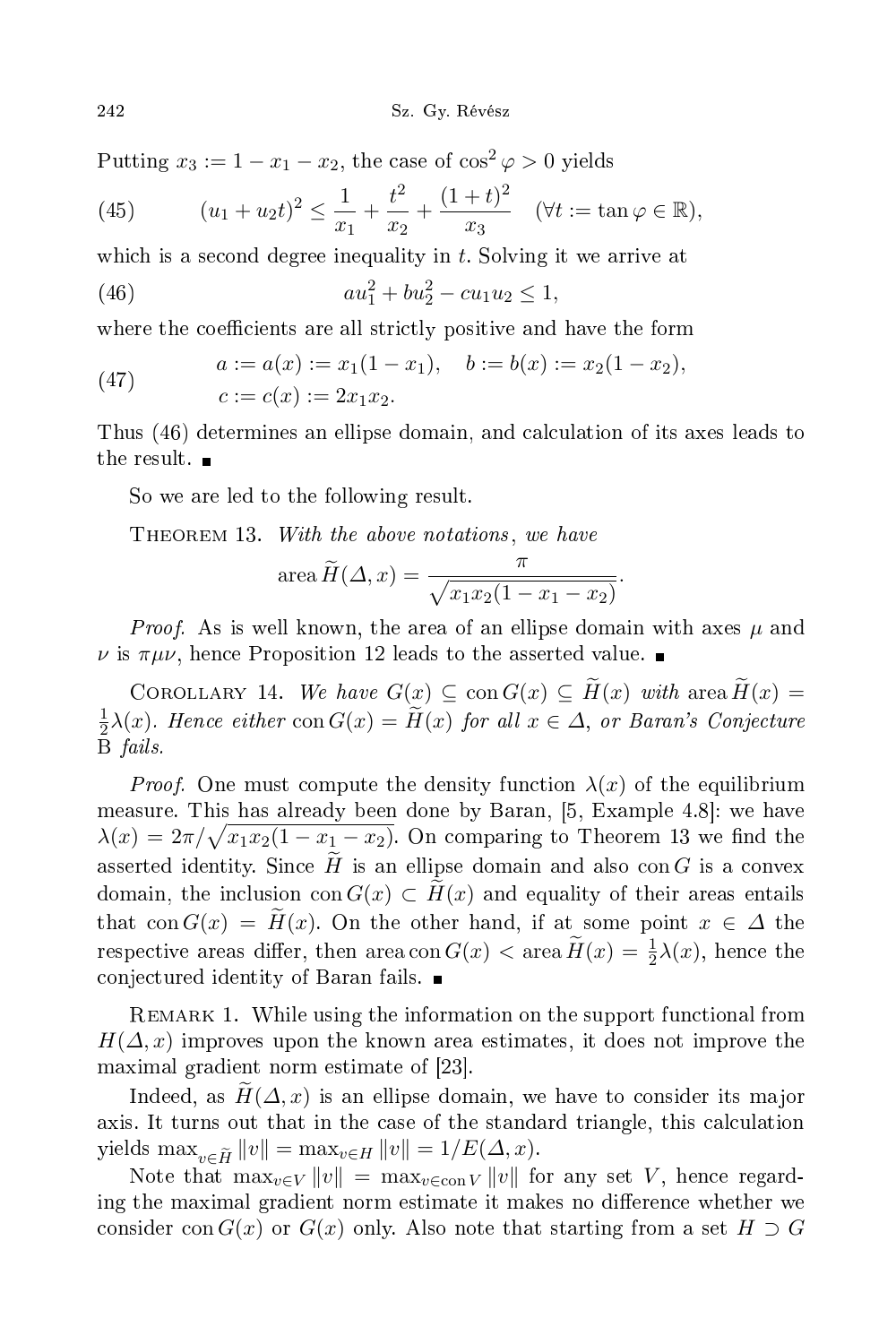and considering the "kernel"  $\tilde{H}$ , we necessarily obtain a convex set, so from  $G \subset H$  it follows that even taking the convex hull we still have con  $G \subset H$ .

COROLLARY 15. Conjectures A and B cannot hold simultaneously.

*Proof.* According to Corollary 14, Baran's Conjecture B holds if only there an be no improvement on the estimates of the ellipse (or Baran's) method on the simplex. But then Conjecture A fails. Conversely, if Conjecture A holds, then there is an improvement at least at ertain points and in ertain dire
tions ompared to the estimates of the ellipse (or Baran's) method, hence the estimates of Corollary 14 strictly exceed the right value and Baran's Conje
ture B fails.

6. Con
luding remarks. Also, another real, geometri method of obtaining Bernstein type inequalities, due to Skalyga [39, 40], should be mentioned here; the difficulty with it is that to the best of our knowledge, no one has ever been able to compute, neither for the seemingly least complicated case of the standard triangle of  $\mathbb{R}^2$ , nor in any other particular nonsymmetric ase, the yield of that abstra
t method. Hen
e in spite of some remarks that the method is sharp in some sense, it is un
lear how lose these estimates are to the right answer and of what use they can be in any concrete cases.

Given the above findings, it seems plausible that Conjecture A, if not true, can be disproved by some explicit example. To construct a polynomial with large gradient, as compared to the norm, means to construct a highly os
illating polynomial. For that, various natural and more intri
ate ideas were tried by Nikola Naidenov [29] in Sofia during the Fall of 2004. We hope he will report on his experien
es in the near future.

The author would like to thank Norm Levenberg for enlightening comments and suggestions, and an anonymous referee for careful corrections.

## Referen
es

- [1] M. Baran, *Plurisubharmonic extremal function and complex foliation for the com*plement of convex sets in  $\mathbb{R}^n$ , Michigan Math. J. 39 (1992), 395-404.
- $[2] \quad$ , Markov inequality on sets with polynomial parametrization, Ann. Polon. Math.  $60$   $(1994)$ ,  $69-79$ .
- [3]  $\overline{a}$ , Bernstein type theorems for compact sets in  $\mathbb{R}^n$ , J. Approx. Theory 69 (1992), 156-166.
- [4]  $-$ , Bernstein type theorems for compact sets in  $\mathbb{R}^n$  revisited, ibid. 79 (1994) 190–198.
- $[5] \quad$ , Complex equilibrium measure and Bernstein type theorems for compact sets in  $\mathbb{R}^n$ , Proc. Amer. Math. Soc. 123 (1995) 485-494.
- [6]  $\rightarrow$ , *Polynomial inequalities and geometry in Banach spaces*, manuscript, 2004, 11 pp.
- [7] E. Bedford and B. A. Taylor, The complex equilibrium measure of a symmetric convex set in  $\mathbb{R}^n$ , Trans. Amer. Math. Soc. 294 (1986), 705-717.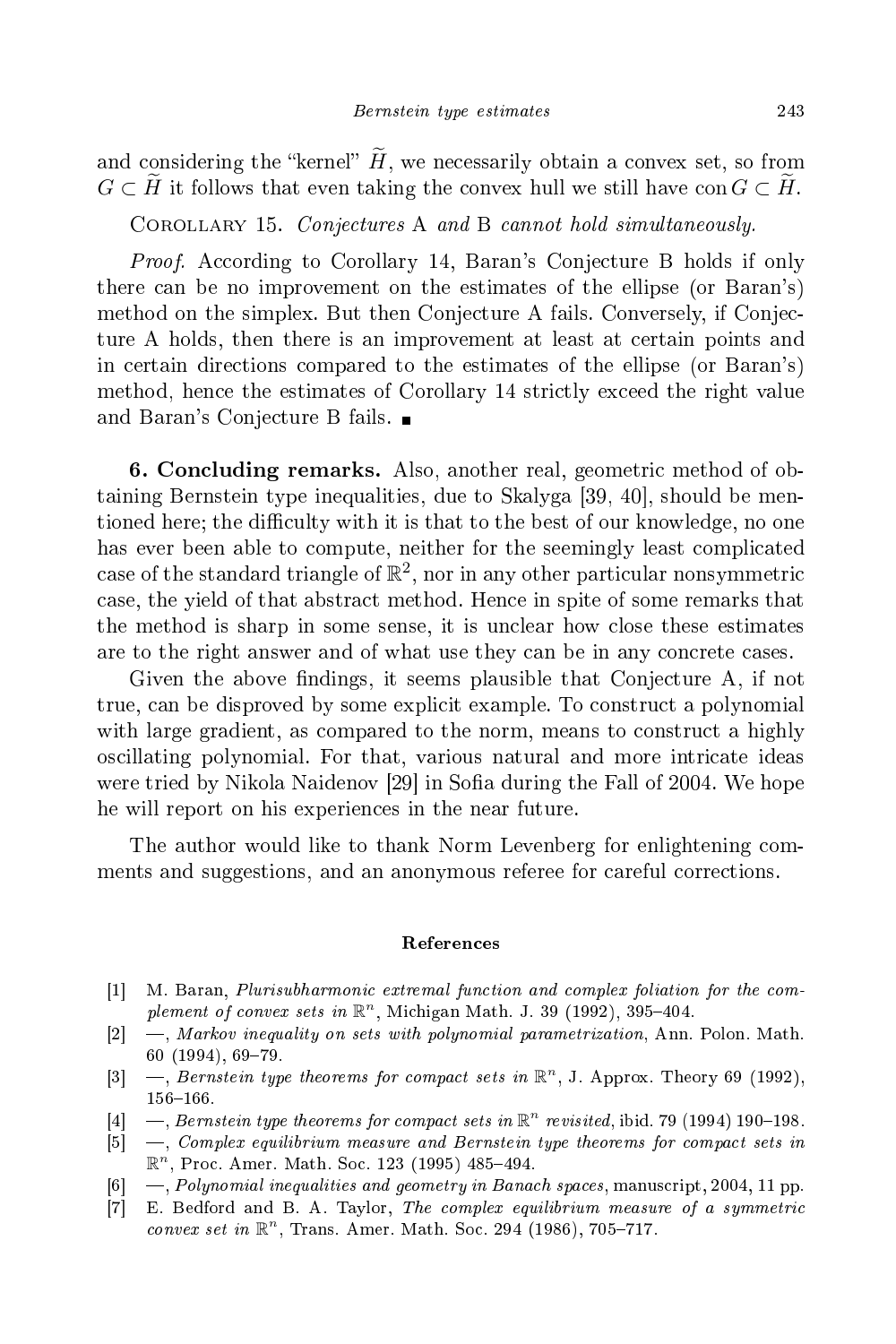- [8] L. Białas-Cież and P. Goetgheluck, Constants in Markov's inequality on convex sets, East J. Approx. 1 (1995), 379-389.
- [9] B. Bojanov, Markov-type inequalities for polynomials and splines, in: Approximation Theory X: Abstract and Classical Analysis, C. K. Chui et al. (eds.), Vanderbilt Univ. Press, Nashville, TN, 2002, 31-90.
- [10] L. Bos, J.-P. Calvi and N. Levenberg, On the Siciak extremal function for real compact convex sets, Ark. Mat. 39 (2001), 245-262.
- $[11]$ L. Bos, N. Levenberg and S. Waldron, *Metrics associated to multivariate polyno*iated to multivariate  $\mathcal{U}$  and  $\mathcal{U}$  and  $\mathcal{U}$  and  $\mathcal{U}$  are pointed to multivariate polynomials  $\mathcal{U}$ mial inequalities, in: Advan
es in Constru
tive Approximation (Vanderbilt, 2003), M. Neamtu and E. B. Saff (eds.), Nashboro Press, Brentwood, 2004, 133-147.
- [12] D. Burns, N. Levenberg and S. Ma'u, *Pluripotential theory for convex bodies in*  $\mathbb{R}^N$ , Math. Z.  $250(2005)$ , 91-111.
- [13] J. G. van der Corput und G. Schaake, Ungleichungen für Polynome und trigonometrische Polynome, Compositio Math. 2 (1935), 321-361; Correction, ibid. 3 (1936), 128.
- [14] S. Dineen, Complex Analysis on Infinite Dimensional Spaces, Springer Monogr. Math., Springer, London, 1999.
- [15] B. Grünbaum, Measures of symmetry for convex sets, in: Proc. Sympos. Pure Math. 7, Amer. Math. Soc., 1963, 233-270.
- [16] Handbook of Convex Geometry, Vol. A, P. M. Gruber and J. M. Wills (eds.), North-Holland, Amsterdam, 1993.
- [17] L. A. Harris, *Bernstein's polynomial inequalities and functional analysis*, Irish Math. Soc. Bull. 36 (1996), 19–33.
- [18]  $\ldots$ , A Bernstein-Markov theorem for normed spaces, J. Math. Anal. Appl. 208  $(1997), 476 - 486.$
- [19] M. Klimek, *Pluripotential Theory*, Oxford Univ. Press, 1991.
- [20] A. Kroó and Sz. Révész, On Bernstein and Markov-type inequalities for multivariate polynomials on convex bodies, J. Approx. Theory 99 (1999), 134-152.
- [21] N. Levenberg, Remarks on pluripotential theory for convex bodies in  $R^N$ , manuscript, 11 pp.
- [22] S. Mau, *Plurisubharmonic functions of logarithmic growth*, Ph.D. thesis, Univ. of Au
kland, 2003.
- [23] L. B. Milev and Sz. Gy. Révész, Bernstein's inequality for multivariate polynomials on the standard simplex, Arch. Inequal. Appl., to appear.
- [24] G. V. Milovanović, D. S. Mitrinović and Th. M. Rassias, Topics in Polynomials: Extremal Problems, Inequalities, Zeros, World Sci., Singapore, 1994.
- [25] H. Minkowski, Allgemeine Lehrsätze über konvexe Polyeder, Nachr. Ges. Wiss. Göttingen, 1897, 198-219. (= Ges. Abh. Vol. 2, 103-121, Leipzig-Berlin, 1911).
- [26] S. Momm, An extremal plurisubharmonic function associated to a convex pluri $complex\, Green\, function\, with\, pole\, at\, infinity, J.$  Reine Angew. Math. 471 (1996), 139-163.
- [27] G. Muñoz and Y. Sarantopoulos, Bernstein and Markov type inequalities for polynomials on real Banach spaces, Math. Proc. Cambridge Philos. Soc. 133 (2002), 515-530.
- [28] G. Muñoz, Y. Sarantopoulos and A. M. Tonge, Complexifications of real Banach spaces, polynomials and multilinear maps, Studia Math.  $134$  (1999),  $1-33$ .
- [29] N. Naidenov, personal communication, Sofia, October 2004.
- [30] W. Pawłucki and W. Pleśniak, Markov's inequality and  $C^{\infty}$  functions on sets with polynomial cusps, Math. Ann. 275 (1986), 467-480.